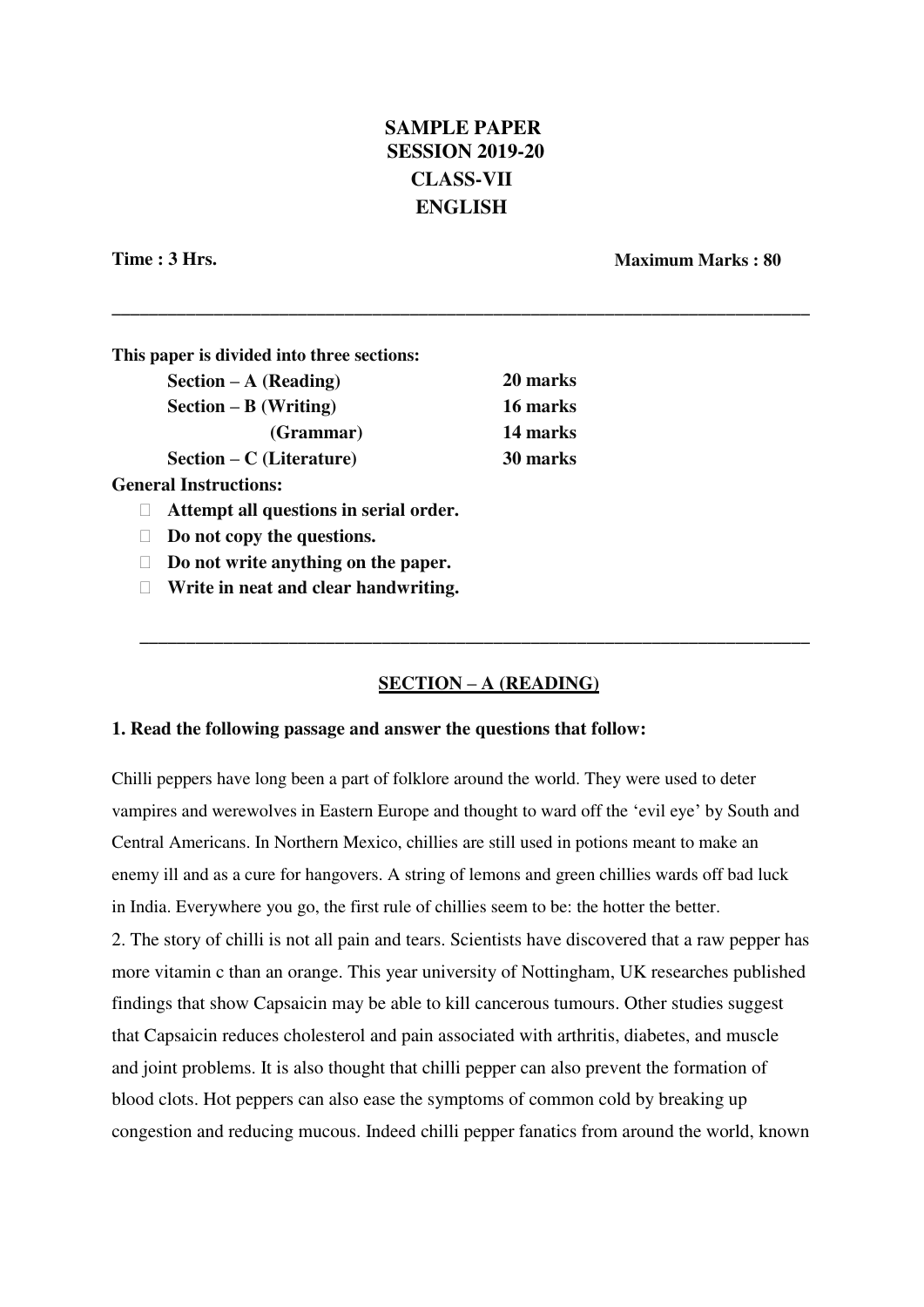as chilli heads make pilgrimages to this market to Oaxaca city to worship at the altar of the humble but addictive fruit.

| I. Choose the correct option:                                                                                        |                                                              | $(1x4=4)$                                 |
|----------------------------------------------------------------------------------------------------------------------|--------------------------------------------------------------|-------------------------------------------|
| i. Around the world, chillies are used to:<br>a. ward off bad luck b. deter vampires                                 | c. Cure hangovers                                            | d. All the above                          |
| ii. Better are those chillies that are:<br>a. bitter<br>b. redder<br>c. Hotter                                       | d. Longer                                                    |                                           |
| iii. People visit Oaxaca city to:<br>a. get treated for common cold<br>c. worship in the temples                     | b. enjoy the beach views<br>d. Enjoy the best chilli peppers |                                           |
| iv. The phrase 'pepper fanatics' means:<br>a. the people who are afraid of peppers<br>c. the people who grow peppers | d. The people who sell peppers                               | b. the people who are crazy about peppers |
| II. State whether the following statements are true or false:                                                        |                                                              | $(.5x4=2)$                                |
| i. Chillies are called 'evil eye' by South and Central Americans.                                                    |                                                              |                                           |

ii. Chillies are used as a treatment for hangovers in Mexico.

iii. A raw pepper has more vitamin c than an orange

iv. In the given passage, 'chilli heads' refers to those people who love chillies.

## **III. Answer the questions:**

| i. Why is pepper better than orange?                                     |     |
|--------------------------------------------------------------------------|-----|
| ii. Where is university of Nottingham situated?                          | (1) |
| <b>iii.</b> Write the benefits of Capsaicin as mentioned in the passage? | (2) |
| <b>iv.</b> Find the word from the passage that means the same:           | (2) |

**a**. Traditional beliefs and stories of a community, passed through the generations.

**b.** a flat- topped block used as the focus for a religious ritual, especially for offerings to a deity

# **2. Read the poem given below and answer the questions that follow:**

*I have an outdoor playmate*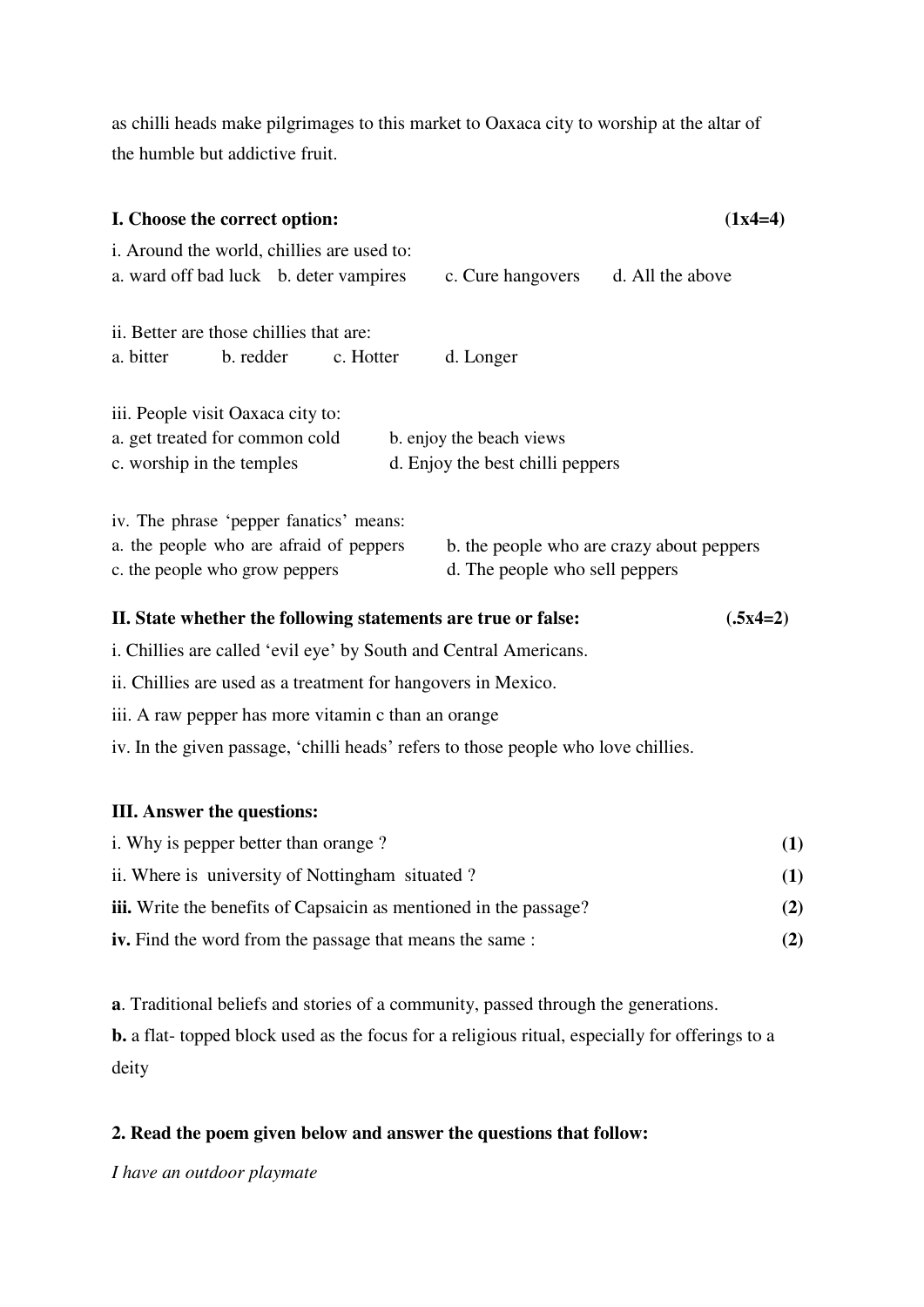*Who's as jolly as can be; (3) Sometimes I'm sure he's hiding*

*(6) and seem to wave at me.*

*(9) He catches up my paper kite And carries it up high Above the tops of houses (12) With their chimneys in the sky. He often blows and whistles For me to come outside, (15) Then when I'm on my scooter He pushes while I ride-*

*(18) Though I've tried and tried and tried.*

| I. Write the option you consider the most appropriate.                |         |                                                                 | $(1x4=4)$ |  |
|-----------------------------------------------------------------------|---------|-----------------------------------------------------------------|-----------|--|
| <b>i.</b> The poet thinks his play mate is hiding                     |         |                                                                 |           |  |
| a) above the tops of houses                                           |         |                                                                 |           |  |
|                                                                       |         |                                                                 |           |  |
|                                                                       |         |                                                                 |           |  |
| <b>ii.</b> The poet's playmate is                                     |         |                                                                 |           |  |
| $\mathbf b)$ happy                                                    | c) rude | d) excited                                                      |           |  |
|                                                                       |         |                                                                 |           |  |
| <b>iii.</b> Which of the following is the sound of leaves?            |         |                                                                 |           |  |
| b) rustle                                                             | c) spry | <b>d</b> ) blow                                                 |           |  |
|                                                                       |         |                                                                 |           |  |
| iv. The word 'spry' as used in the poem means which of the following? |         |                                                                 |           |  |
|                                                                       |         | <b>b</b> ) in green leaves<br><b>d</b> ) in chimneys in the sky |           |  |

**a)** sweet and innocent **b)** cunning and wicked **c)** lively and energetic **d)** lethargic

## **II. Answer the questions:**

**i**. What did the poet try to do but was not successful? **(1)**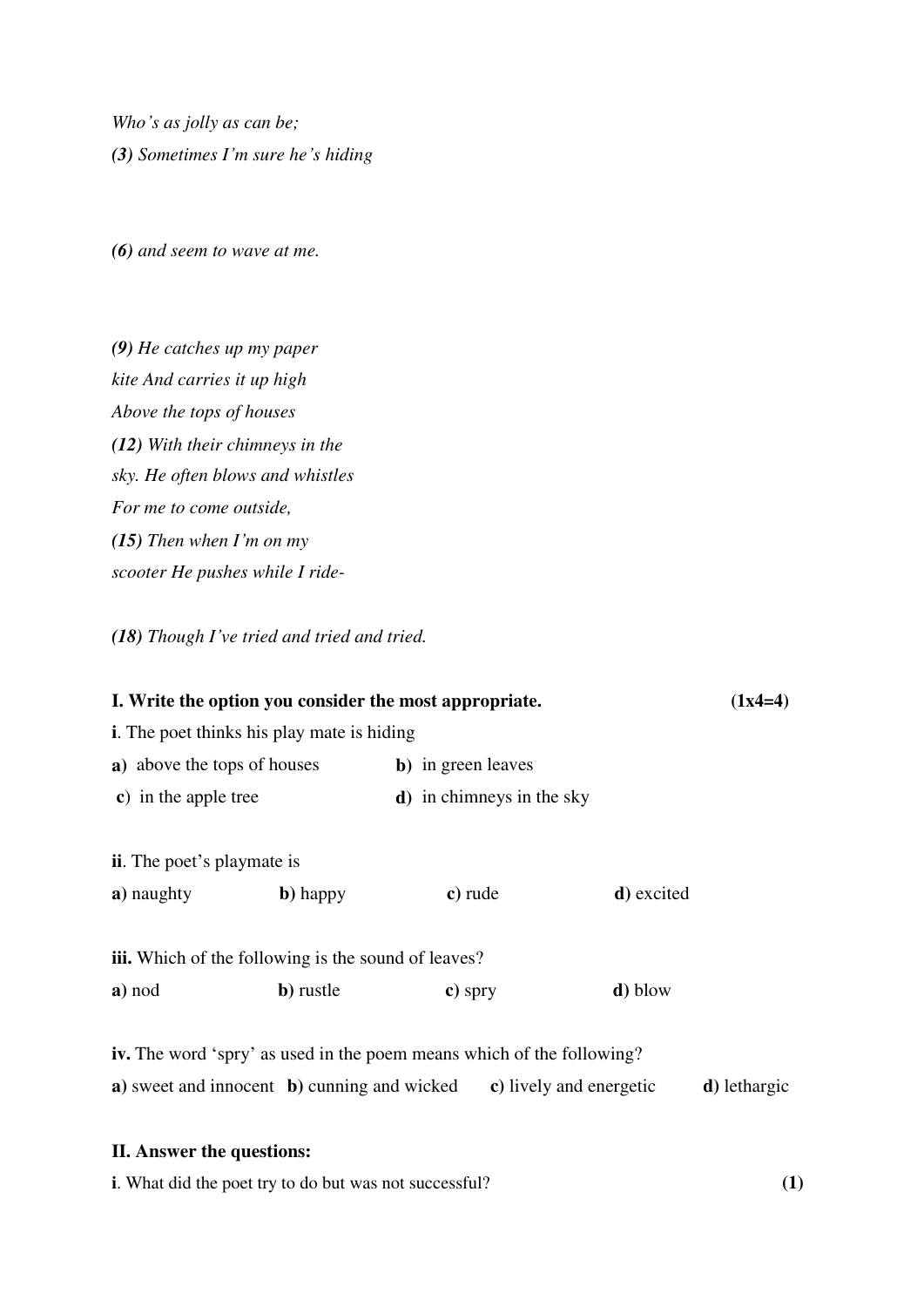| <b>ii.</b> Why does the playmate call the poet?                 |     |
|-----------------------------------------------------------------|-----|
| <b>iii.</b> Why has the poet not been able to see his playmate? | (2) |

# **SECTION – B (WRITING AND GRAMMAR)**

**3a.** Your best friend has recently moved to a new city and left the school. Write a diary entry expressing your thoughts and how much you're missing him. You are Dinesh / Dolly. (**4)**

## **OR**

| 3b. Write an application to the principal of your school asking for four days leave as you<br>have to attend a marriage function in the family . You are Sam / Somya of DAV Public                                                                                  |     |
|---------------------------------------------------------------------------------------------------------------------------------------------------------------------------------------------------------------------------------------------------------------------|-----|
| School, Chandigarh.<br>4. Pollution has been increasing a lot around us and has resulted in global warming. Write a                                                                                                                                                 | (4) |
| speech to deliver in your school in not more than 120-150 words.                                                                                                                                                                                                    | (6) |
| Hints: Global warming increasing caused by human, natural and other gas<br>emissiongreenhouse gasesoccurs naturally as well as by human activitiesgases<br>warm the surface of earthglobal warming effects human healthanimals and<br>birds also get affected.      |     |
| 5. Discipline is very important for a student. Write an article expressing your views and<br>explaining why it is important for a student to be disciplined in not more than 120 - 150<br>words.                                                                    | (6) |
| 6. Do as directed -<br><b>a.</b> The tiger growled at the visitors. (fiercely) (put the adverb in the correct place)<br><b>b</b> . They seldom have the opportunity to go for trips. (underline<br>the adverb<br>and name it)                                       | (2) |
| 7. Change the voice of the sentences.                                                                                                                                                                                                                               | (2) |
| <b>a.</b> Obey your parents.                                                                                                                                                                                                                                        |     |
| <b>b.</b> A novel is being read by Albert.                                                                                                                                                                                                                          |     |
| 8. Underline the tense in the given sentences and name them -<br>a. Gagan is leaving for Mumbai tomorrow.<br><b>b</b> . Jagjeet always wanted to be an astronomer.<br>c. Mufti had built a model rocket last year.<br>d. Zubin will be performing in Delhi tomorrow | (2) |
| 9. Write the correct modal verb in the blanks -<br><b>a.</b> You ________ complete the work by evening .( compulsion )                                                                                                                                              | (2) |

**b**. He ran fast so that he \_\_\_\_\_\_ catch the bus.( purpose)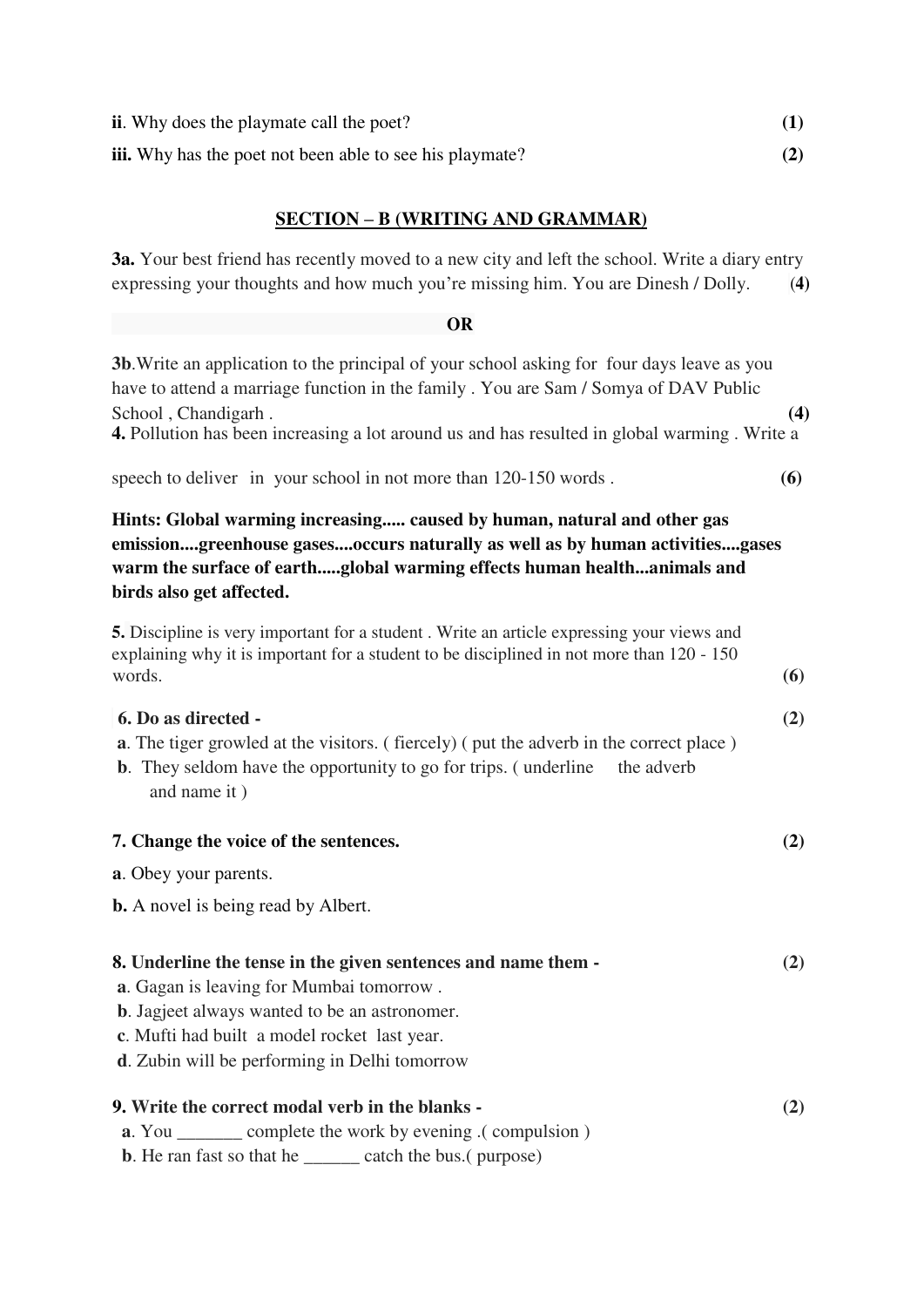**c**. She \_\_\_\_\_ be at home by now. ( probability )

**d**. Every Indian stand up in attention while singing National Anthem. (moral duty)

## **10. Rewrite the sentences with correct determiner in the place of wrong one - (2)**

**a.** Could you bring me this books I left in the garden?.

**b**. Much students were shouting in the class .

# **11. Change the following sentences into indirect speech- (4)**

- **a**. He said, " The earth revolves around the sun."
- **b**. He said to the servant, "Bring me a glass of water."
- **c**. The teacher said to Roop, " Where are you going?"

**d.** Gopal said, " The man was limping."

# **SECTION- D (LITERATURE)**

## **12. Reference to the context.**

| a. "Wherefore rejoice? What conquest brings he home?"                                                                                                | $(1x3=3)$  |
|------------------------------------------------------------------------------------------------------------------------------------------------------|------------|
| <b>i.</b> Name the speaker of the above lines.<br><b>ii.</b> Which rejoice he is talking about?<br><b>iii.</b> Who is the 'he' being referred to?    |            |
| b. "They flash upon that inward eye<br>Which is the bliss of solitude."                                                                              | $(1x3=3)$  |
| <b>i</b> . Name the poem and the poet.<br>ii. What is 'they' in the above lines?<br><b>iii.</b> What do you think the poet mean by 'the inward eye'? |            |
| 13. Answer the following questions in 30-40 words.                                                                                                   | $(2x8=16)$ |
| <b>i.</b> What did Nicholas want to do when the children had gone for the trip?                                                                      |            |
| <b>ii.</b> Why did Hari come to Mumbai for work?                                                                                                     |            |
| <b>iii.</b> The three ships sailing in the sea took different directions. Explain what they experienced                                              |            |
| iv. What were the problems faced without light by the people in London?                                                                              |            |
| <b>v.</b> Why is home and love compared to 'hand and glove '?                                                                                        |            |
| vi. Discuss the character sketch of Keesh from the chapter 'The Story of Keesh'.                                                                     |            |
| <b>vii.</b> What were the different sounds heard on the streets of London?                                                                           |            |
| viii. Hitch hiker displayed his skills in front of the driver. Describe the skills he showed.                                                        |            |
|                                                                                                                                                      |            |